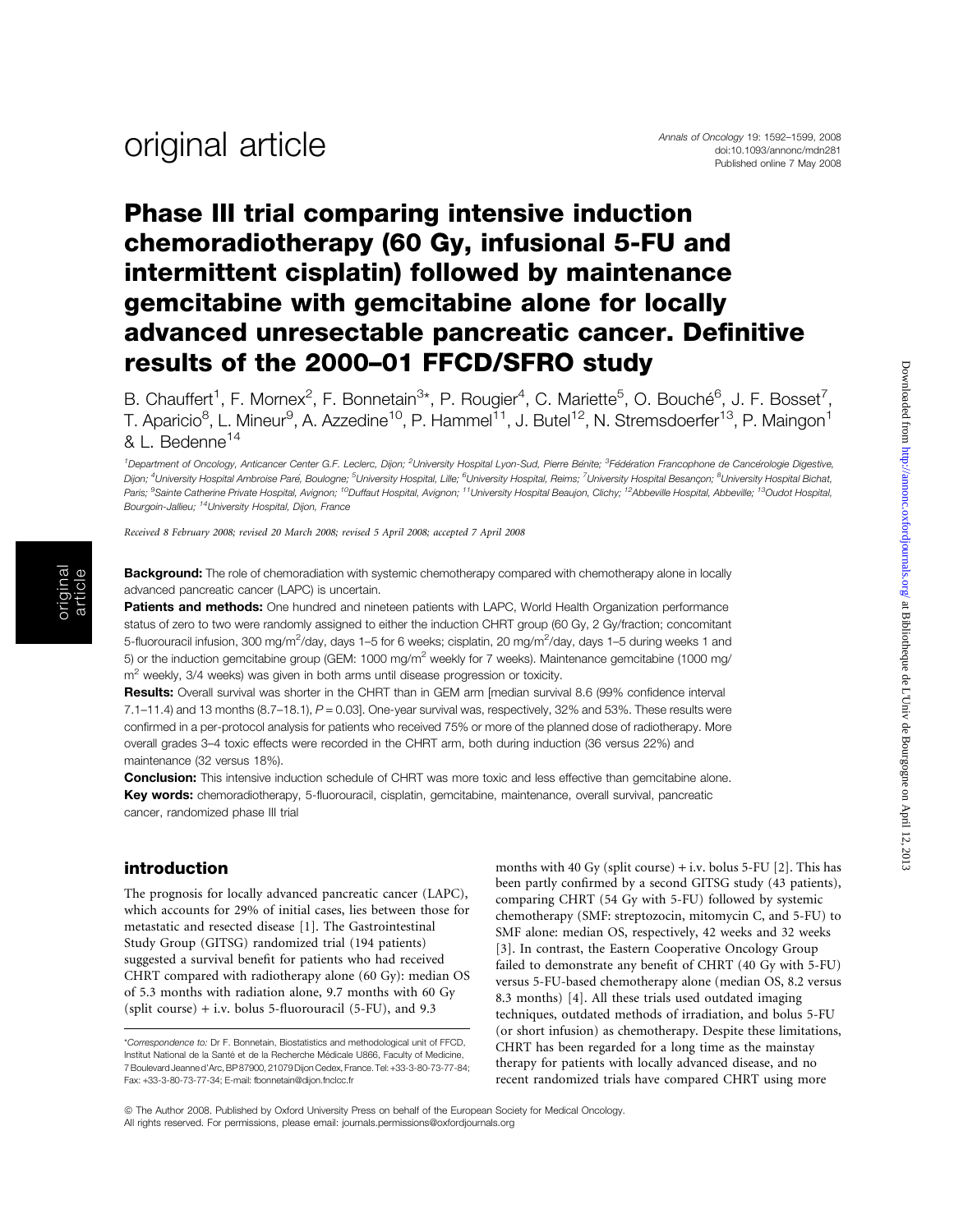Annals of Oncology **Annals of Oncology** original article

modern techniques (new imaging techniques, modern irradiation, infusional 5-FU) with gemcitabine, which may be considered the best drug for advanced/metastatic pancreatic cancer.

We report on behalf of the Fédération Francophone de Cancérologie Digestive (FFCD) and the Société Francophone de Radiothérapie Oncologique (SFRO) the final results of a randomized trial that compared an intensified induction phase with CHRT combining infusion FU and cisplatin, followed by maintenance gemcitabine with gemcitabine alone in histologically or cytologically proven LAPC.

## patients and methods

#### population

Patients were eligible if they had histologically proven ductal adenocarcinoma of the pancreas, no distant metastases at computed tomography (CT) scan, and zero to two World Health Organization (WHO) performance status (PS). Tumors were judged as nonresectable due to extension to regional lymph nodes and/or vascular structures such as the superior mesenteric artery or the celiac trunk or the existence of a portal or superior mesenteric–portal venous confluent thrombosis. Adequate organ function was required (absolute granulocyte count  $\geq$ 1500/mm<sup>3</sup>, platelet count ≥100 000 /mm<sup>3</sup>, serum bilirubin ≥50 mM/l, if indicated after biliary drainage; serum creatinine <130 mM/l; prothrombin rate >80%). Patients signed an informed consent form submitted to an ethical committee ('Comité de Protection des Personnes' de Bourgogne). Patients were randomly allocated 1 : 1 to either the CHRT or gemcitabine alone (GEM) group using a minimization technique with stratification according to the center, the WHO PS (0–1 versus 2), prior exploratory surgery and/or biliary drainage.

#### design and procedures

A conformational approach was recommended for radiotherapy in the CHRT induction arm. The gross target volume (GTV) included the tumor and the probably positive lymph nodes. The clinical target volume (CTV) included the tumor and peripancreatic lymph nodes and the celiac and hepatic hilar areas. The planning target volume, taking into account the movement of the tumor and setup uncertainties, was defined by the CTV plus a 2-cm margin in all directions. The dose distribution to organs at risk was evaluated using a dose volume histogram. The maximum dose delivered to the spinal cord was limited to 40 Gy. The total planned dose was 60 Gy to the GTV delivered in 30 fractions of 2 Gy per day, five fractions per week. All fields were treated every day. Concomitant 5-FU was given as a continuous infusion at a dose of 300 mg/m<sup>2</sup>/day administered from days 1 to 5 of each week throughout the irradiation, and cisplatin was given in a short i.v. infusion with hydration at a dose of 20 mg/m<sup>2</sup>/day, from days 1 to 5 only during weeks 1 and 5. An oral proton pump inhibitor was recommended. In the GEM induction arm, gemcitabine 1000 mg/m<sup>2</sup> was given weekly in 30 min for 7 weeks [5]. Maintenance treatment in both arms used gemcitabine (1000 mg/m<sup>2</sup> weekly in 30 min for 3 weeks every 4 weeks) until disease progression or excessive toxicity. In case of progression, second-line treatments were allowed and left to the discretion of the investigators.

Evaluation and follow-up including weight, WHO PS, and a CT scan were done every 2 months. The toxicity was assessed using the National Cancer Institute—Common Toxicity Criteria (version 3:0). Disease progression was determined by CT scan using the response evaluation criteria in solid tumors criteria and defined by an increase of >20% in the largest tumor diameter or by the discovery of new tumoral lesions.

#### statistical considerations

The study was designed as a phase III trial. The primary objective was to detect an expected change in median overall survival (OS) from 6 months in the GEM arm to 12 months in the CHRT arm (bilateral  $\alpha = 1\%$  and  $\beta =$ 10%). It was required to observe 127 deaths and to include 176 patients over 2 years. For each arm, follow-up was calculated using the reverse Kaplan–Meier estimation. OS was calculated from the date of randomization until death from any cause or censored at the last follow-up. Secondary end points were progression-free survival (PFS) (time interval between randomization and progression or death) and WHO PS grades 3–4 free survival (time interval between randomization and date of first occurrence of WHO PS grade 3 or 4 or death). The Kaplan–Meier method was used to estimate survival. Log rank and stratified log-rank tests (according to randomization stratification criteria) were used to assess differences between arms. A univariate Cox model was used to calculate the hazard ratio (HR) with a 99% confidence interval (CI). A multivariate Cox model was applied to calculate the treatment HR independently of the stratification criteria and main clinical factors at inclusion (gender, age, weight, tumor location, lymph nodes >1 cm, and total bilirubin serum level <50 lmol/l). Either the chi square or Fisher's exact test was used to compare maximal toxicity grades 3–4 during induction and maintenance treatment and levels of treatment compliance. Mann and Whitney tests were used to compare continuous variables. The analysis was on the basis of a strict application of the intention-to-treat (ITT) principle (all randomized patients). To confirm the results, a per-protocol analysis was carried out among patients without major protocol deviations who received >75% of the planned dose of induction radiotherapy or >75% of the induction dose of Gemcitabine. All analyses were carried out using Stata V9; a P value  $\leq 0.01$  was considered significant.

### results

#### patients

From March 2000 to July 2005, 119 patients were recruited in 22 French centers (Figure 1). A negative celioscopy was initially required before the patient's inclusion. However, physicians, surgeons, and patients were reluctant to do this staging procedure and this requirement was given up following a protocol amendment approved by the ethics committee in October 2002. Only the absence of metastatic disease on the CT scan was required thereafter. The inclusion rhythm subsequently accelerated (33 inclusions from March 2000 to December 2002 and 86 from January 2003 to July 2005). Due to the low recruitment, an unplanned interim analysis was carried out at the request of both the ethics committee and an Independent Data Monitoring Committee (IDMC). According to IDMC recommendations, the study was stopped before the completion of recruitment due to a lower survival rate among patients in the CHRT arm.

The clinical characteristics were well balanced (Table 1). However, WHO PS grade 2 was more frequent in the GEM arm. Some patients presented minor protocol deviations regarding the serum bilirubin level: 10 patients in the CHRT arm and eight patients in the GEM arm had an initial value  $\geq 50$  µmol/l or the value was missing (Figure 1). One patient in the CHRT arm received induction gemcitabine instead of CHRT.

The final analysis was done in February 2007. Median followup was 31 months in the CHRT arm and 33 months in the GEM arm.

#### treatment delivery

In the CHRT induction arm, seven patients (12%) did not receive at least one dose of radiotherapy and six (10%) did not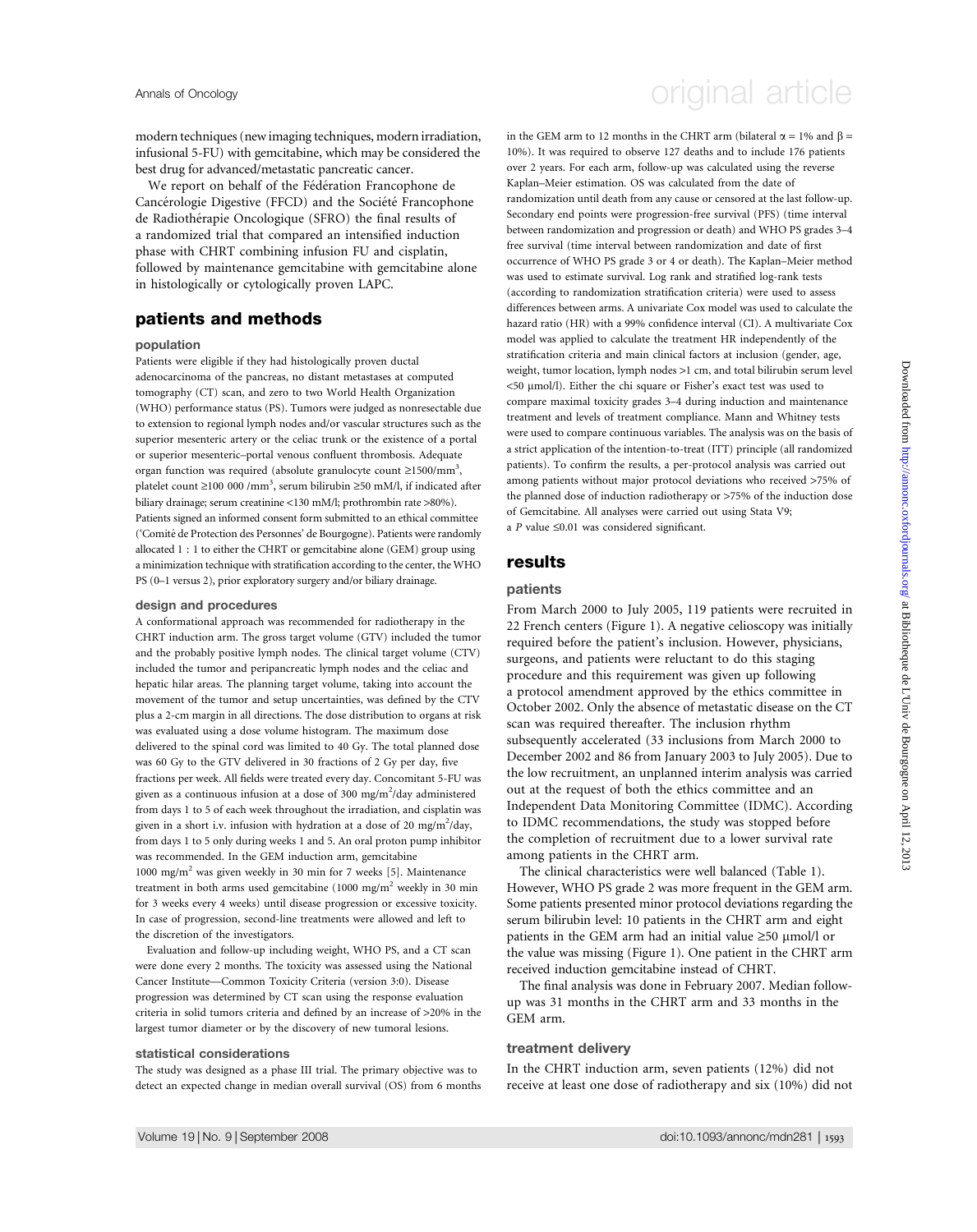## original article Annals of Oncology



Figure 1. Flow chart.

receive at least one dose of 5-FU and/or cisplatin (Table 2), mostly due to early progression. Finally, 49 patients (83%) received at least 75% of the planned dose of irradiation, but only 25 patients (42%) received at least 75% of both the planned dose of irradiation and of concomitant chemotherapy. This reduction was implemented according to the planned dose reduction for hematological toxicity.

In the GEM induction arm, only three patients (5%) did not receive at least one drug dose. The median total dose administered was 6766 mg/m<sup>2</sup> for a theoretical total planned dose of 7000 mg/m<sup>2</sup>, and 44 patients (73%) received 75% or more of the planned total dose of gemcitabine.

During the maintenance phase, there was no difference between the two treatment arms with regard to the number of patients who started at least one dose of gemcitabine (42 patients from CHRT and 46 from GEM) (Table 2). However, the median number of infusions and the median cumulated dose of gemcitabine were significantly higher in the GEM arm (Table 2).

#### toxic effects

Grades 3–4 toxic effects are detailed in Table 3. During the induction phase, most of the grades 3–4 toxic effects were

digestive and mostly reported in the CHRT arm, and they were more severe and more frequent compared with the GEM arm (65.5% versus 40%;  $P = 0.008$ ) (Table 3). More treatmentrelated serious adverse events (four cases of severe digestive intolerance, three digestive hemorrhages, and two severe infections) were reported in the CHRT than in GEM group (one drug-induced microembolic disease of the toes). There was no difference between the two arms for hematological tolerance. No death was directly attributed to the induction treatments.

During the maintenance phase with gemcitabine, overall grades 3–4 toxic effects were more frequent in patients previously allocated to the CHRT arm (78% versus 40%;  $P =$ 0.0001). This difference was only due to hematological toxicity  $(P = 0.0001)$  (Table 3) and no death was related to the maintenance treatment phase.

#### survival analysis

In the ITT analysis  $(N = 119)$ , 54 (91.5%) and 52 (86.7%) patients had died in the CHRT and GEM arms, respectively. OS was shorter (stratified log-rank  $P = 0.03$ ) in the CHRT arm than in GEM arm (Figure 2A). Median OS was, respectively, 8.6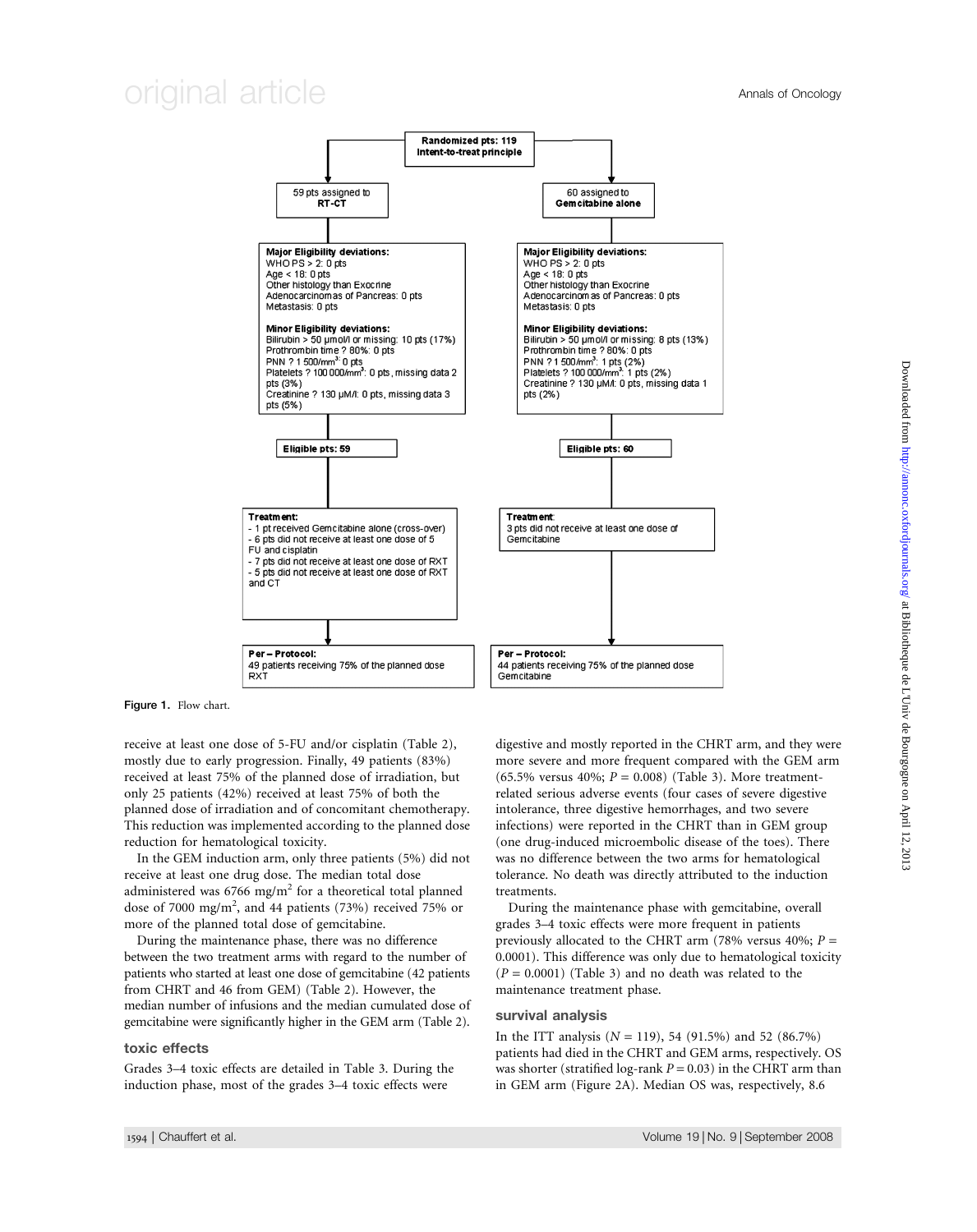Table 1. Baseline clinical and medical characteristics of patients

|                      | CHRT arm,<br>$N = 59(%)$ | Gemcitabine-alone<br>arm, $N = 60$ (%) | $\overline{P}$ |
|----------------------|--------------------------|----------------------------------------|----------------|
| Gender               |                          |                                        |                |
| Male                 | 31(52.5)                 | 34(58.3)                               | 0.525          |
| Female               | 28(47.5)                 | 26(41.7)                               |                |
| WHO PS               |                          |                                        |                |
| 0/1                  | 54 (91.5)                | 46 (76.7)                              | 0.027          |
| $\mathfrak{D}$       | 5(8.5)                   | 14(23.3)                               |                |
| Tumor location       |                          |                                        |                |
| Head                 | 46(78.0)                 | 40(66.7)                               | 0.169          |
| Other location       | 13(22.0)                 | 20(33.3)                               |                |
| Lymph node $> 1$ cm  |                          |                                        |                |
| No                   | 40(67.8)                 | 37(62.7)                               | 0.562          |
| Yes                  | 19(32.2)                 | 22(37.3)                               |                |
| Unknown              | $\theta$                 | $\mathbf{1}$                           |                |
| Vascular invasion    |                          |                                        |                |
| None                 | 13(22.0)                 | 12(20.0)                               | 0.604          |
| Arterial             | 11(18.6)                 | 17(28.3)                               |                |
| Venous               | 15(25.4)                 | 17(28.3)                               |                |
| Mixed                | 18(30.5)                 | 12(20.0)                               |                |
| Not assessable       | 2(3.4)                   | 2(3.3)                                 |                |
| Initial laparotomy   |                          |                                        |                |
| No                   | 34 (57.6)                | 35(58.3)                               | 0.954          |
| Without derivation   | 9(15.3)                  | 8(13.3)                                |                |
| With biliodigestive  | 16(27.1)                 | 17(28.3)                               |                |
| bypass               |                          |                                        |                |
| Peritoneal cytology  |                          |                                        |                |
| Negative             | 14(26.4)                 | 12(23.1)                               | 0.284          |
| Positive             | 0(0)                     | 3(5.8)                                 |                |
| Not carried out      | 39 (73.6)                | 37(71.1)                               |                |
| Unknown              | 6                        | 8                                      |                |
| Age in years, median | $60(41-79)$              | $62(38-80)$                            | 0.202          |
| (minimum-maximum)    |                          |                                        |                |
| Weight (kg), median  | $62(40-105)$             | $62(35-88)$                            | 0.946          |
| (minimum-maximum)    |                          |                                        |                |

WHO, World Health Organization; PS, performance status.

(99% CI 7.1–11.4) and 13.0 months (8.7–18.1). One-year OS was, respectively, 32% and 53%. The risk of death in the GEM arm was lower, with a univariate HR of 0.69 (0.41–1.14). After adjusting for stratification criteria and other main clinical factors at inclusion, the multivariate Cox model highlighted the fact that only the treatment arm was significantly associated with OS (HR = 0.54, 0.31–0.96;  $P = 0.006$ ).

At the data cut-off, 38 (64%) patients had tumor progression on the CT scan in the CHRT arm compared with 43 (72%) in the GEM arm. Nineteen (32%) and 14 (23%) patients had died in the CHRT and GEM arm, respectively, but disease progression was not documented by CT scan. PFS was shorter (stratified log-rank  $P = 0.025$ ) in the CHRT than in the GEM arm (Figure 2B) and 1-year PFS was, respectively, 14% and 32%. The risk of progression was lower in the GEM group with a univariate  $HR = 0.72$  (0.44-1.18). Progression was related to both failure in local control, often with peritoneal carcinomatosis as the recurrence pattern, and metastases, with numerous overlapping symptoms. As secondary surgery was allowed for patients who responded well and had good tumor

## Annals of Oncology **Annals of Oncology** original article

control, five patients (4.2%) benefited from a secondary resection (two in the CHRT arm and three in the GEM arm) which resulted in prolonged OS (13.7, 20+, 22.3, 30.8+, and 65 months) after resection.

A per-protocol analysis was done among the 49 patients (83%) in the CHRT arm who received at least 75% of the planned dose of radiation and the 44 patients (73%) in the GEM arm who received at least 75% of the planned dose of gemcitabine. Respectively, 45 (92%) and 37 (84%) died in the CHRT and Gem arm. OS was shorter (stratified log-rank  $P = 0.006$ ) in the CHRT than in the GEM arm (Figure 3). Median OS was 9.5 (99% CI 7.6–12.1) and 15.1 months (10.1–23.5), respectively. One-year survival was, respectively, 35% and 64%. The risk of death was lower in the GEM arm with a univariate  $HR = 0.58$  (0.33–1.05).

### WHO PS of three to four free survival (ITT)

At the cut-off date, 30 (51%) patients had a WHO PS of three to four in the CHRT arm versus 19 (32%) in the GEM arm. Furthermore, 25 (42%) patients and 34 (57%), respectively, died without experiencing a reported WHO PS of three to four. WHO PS of three to four free survival was significantly shorter (stratified log-rank  $P = 0.0024$ ) in the CHRT than in the GEM arm (Figure 4). Median survival was 7.2 (99% CI 5.0–8.4) and 11.6 months (7.7–16.1), respectively. The univariate Cox HR was equal to 0.58 (0.35–0.97).

## discussion

This trial was designed to determine whether intensified chemoradiotherapy combining infusional 5-FU and cisplatin as radiosensitizers and using modern irradiation techniques would result in longer survival than that obtained with gemcitabine alone, which is considered an acceptable standard in patients with locally advanced pancreatic adenocarcinoma. This is the first randomized trial comparing chemoradiation (followed by chemotherapy) with chemotherapy alone in  $\sim$ 20 years. Unexpectedly, and in contrast with the initial hypothesis, our study demonstrated that induction CHRT did not improve OS.

The reasons underlying the lower survival in the CHRT arm are not clear as all patients were treated in radiotherapy centers with experienced staff and benefited from modern and appropriate irradiation techniques. There were differences in dose intensity and this may in part explain the findings; 12% in the CHRT group versus 5% in the GEM group never started treatment. Only 42% in the CHRT group received at least 75% of the planned RT and CT, whereas 73% in the GEM group received at least 75% of the planned gemcitabine. These differences may be due to a longer delay before starting CHRT than before starting gemcitabine and to the greater toxicity of CHRT leading to early interruption of treatment in the CHRT group. However, after careful analysis of the serious adverse events and toxicity reports, increased toxicity during chemoradiotherapy only partly supports this hypothesis. Of course, CHRT was more toxic than gemcitabine, with more grades 3–4 digestive events, including three digestive hemorrhages and three severe infections. However, most of these symptoms were reversible and alleviated by symptomatic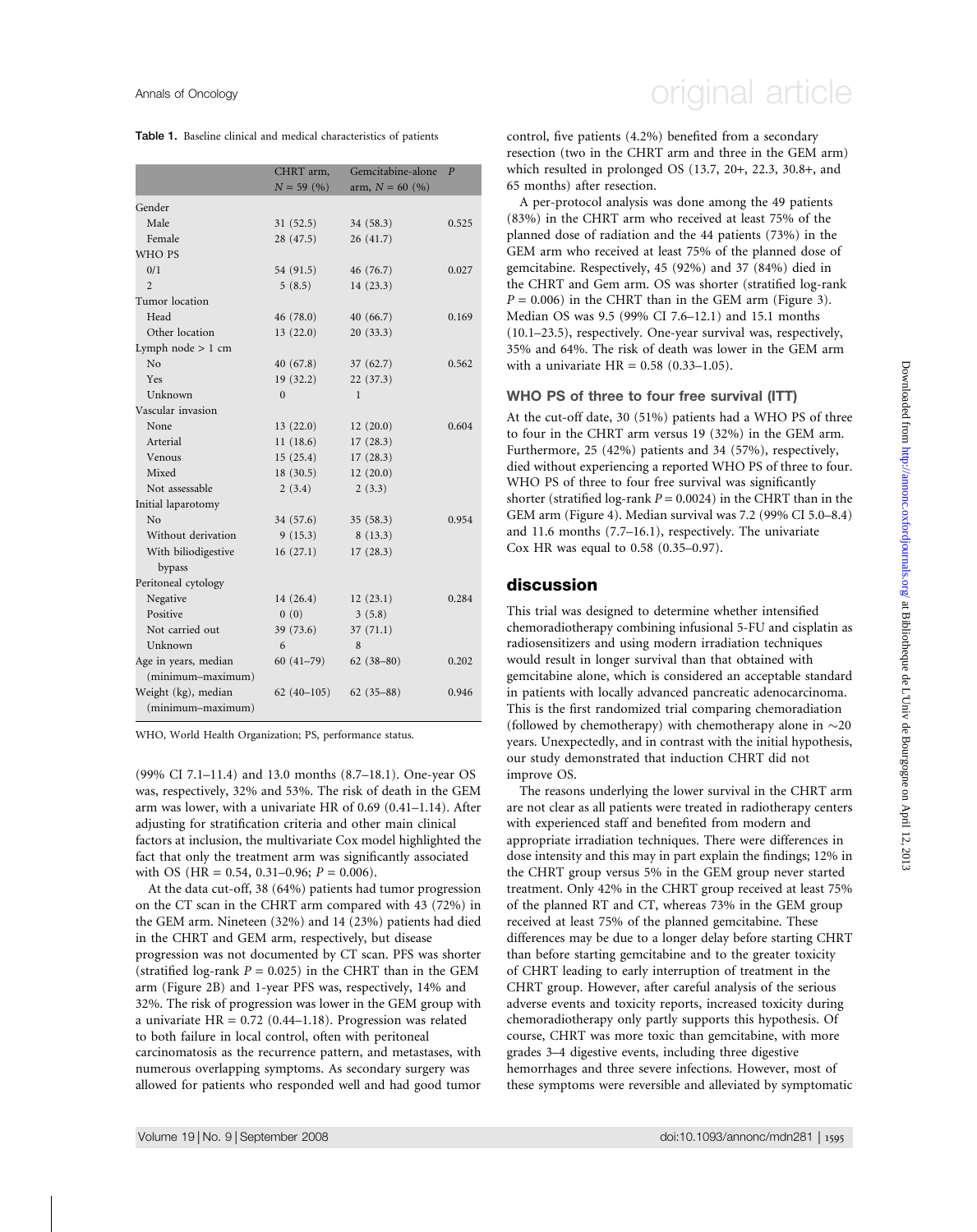#### Table 2. Description of treatment delivery at the induction and maintenance phase

|                                                                  | CHRT arm, $N = 59$ (%) | Gemcitabine arm, $N = 60$ (%) | $\overline{P}$ |
|------------------------------------------------------------------|------------------------|-------------------------------|----------------|
| Induction phase                                                  |                        |                               |                |
| Received at least one dose of 5-FU                               |                        |                               |                |
| Yes                                                              | 53 (89.8)              | 0(0.0)                        |                |
| No                                                               | 6(10.2)                | 60(100.0)                     |                |
| Received at least 75% of planned dose 5-FU                       | 32(54.2)               |                               |                |
| Median total dose of 5-FU (mg/m <sup>2</sup> ) (minimum-maximum) | 7214 (560-11524)       |                               |                |
| Received at least one dose of cisplatin                          |                        |                               |                |
| Yes                                                              | 53 (89.8)              | 0(0.0)                        |                |
| No                                                               | 6(10.2)                | 60(100.0)                     |                |
| Received at least 75% of planned dose cisplatin                  | 30(50.9)               |                               |                |
| Median (SD) total dose of cisplatin $(mg/m2)$ (minimum–maximum)  | 184 (19-596)           |                               |                |
| Received at least one dose of RXT                                |                        |                               |                |
| Yes                                                              | 52 $(88.1)$            | 0(0.0)                        |                |
| No                                                               | 7(11.9)                | 60(100.0)                     |                |
| Received at least 75% of planned dose RXT                        | 49(83.1)               |                               |                |
| Median (SD) total dose of RXT (Gy) (minimum-maximum)             | $60(14-64)$            |                               |                |
| Received at least one dose of CHRT                               |                        |                               |                |
| Yes                                                              | 54 (91.5)              | 0(0.0)                        |                |
| N <sub>o</sub>                                                   | 5(8.5)                 | 60(100.0)                     |                |
| Received at least 75% of planned dose CHRT                       |                        |                               |                |
| Yes                                                              | 25(42.4)               |                               |                |
| No                                                               | 34 (57.6)              |                               |                |
| Received at least one dose gemcitabine                           |                        |                               |                |
| Yes                                                              | 1(1.7)                 | 57(95.0)                      |                |
| N <sub>o</sub>                                                   | 58 (98.3)              | 3(5.0)                        |                |
| Received at least 75% of planned dose gemcitabine                |                        | 44 (73.3)                     |                |
| Median total dose of gemcitabine $(mg/m^2)$ (minimum-maximum)    |                        | 6766 (1000-8000)              |                |
| Maintenance phase                                                |                        |                               |                |
| Received at least one dose gemcitabine                           |                        |                               | 0.496          |
| Yes                                                              | 42(71.2)               | 46(76.7)                      |                |
| No                                                               | 17(28.8)               | 14(23.3)                      |                |
| Median number of infusions (minimum-maximum)                     | $6(0-38)$              | $10(0-58)$                    | 0.02           |
| Median total dose of gemcitabine $(mg/m^2)$ (minimum-maximum)    | 6845 (294-33000)       | 15000 (977-45066)             | 0.003          |

Median doses were reported among patients receiving at least one dose of the considered treatment.

5-FU, 5-fluorouracil; SD, standard deviation.

treatment, including parenteral nutrition and transfusions. No death clearly related to CHRT was reported by the investigators, but two patients in the CHRT group and none in the GEM group died from digestive hemorrhage. This complication may have been caused by tumoral ulceration of the duodenum and/or local portal hypertension. Survival curves do not support the hypothesis of increased mortality directly related to the toxicity of CHRT since survival even seems to be slightly higher in this arm during the first 6 months, and the survival curves for the two arms only start to diverge after the eighth month. This late divergence between curves could be explained by the shorter duration and lower cumulative dose of gemcitabine administered during the maintenance treatment in the CHRT arm due to hematological toxicity, mostly with regard to neutrophils.

The choice of this intensified CHRT regimen for a phase III study could be criticized due to the lack of a previous phase II study with exactly the same drug regimen and radiotherapy dose. When this trial was designed at the end of nineties, the aim was to maximize the local antitumor effect by using the highest tolerated dose of radiotherapy with modern techniques to improve tolerance. One of the reference standards was the GITSG regimen which used 60 Gy and 5-FU bolus [2]. Using cisplatin and 5-FU-based radiochemotherapy regimens was considered as tolerable in LAPC in several pilot studies [6–9]. An identical 5-FU–cisplatin chemotherapy regimen, but with only 50 Gy radiation, was used by FFCD/SFRO in a phase II study as preoperative treatment of resectable pancreatic adenocarcinoma and was also considered as feasible [10]. So as not to alter the antitumor effect, the radiotherapy dose was not reduced from 60 to 50 Gy in the present trial. Interestingly, median OS in the CHTR arm in our study was 8.6 months compared with 9.7 months for GITSG, indicating that neither modern irradiation techniques nor using infusional FU, rather than a bolus, and cisplatin as a second radiosensitizing agent appears to be helpful. In recent trials, the dose of radiotherapy has been lowered from 45 to 50 Gy in LAPC. However, none of these phase II studies with 5-FU or gemcitabine, though less toxic, has reported median survival of more than  $\sim$ 9–11 months [11–19]. Our results indicate that the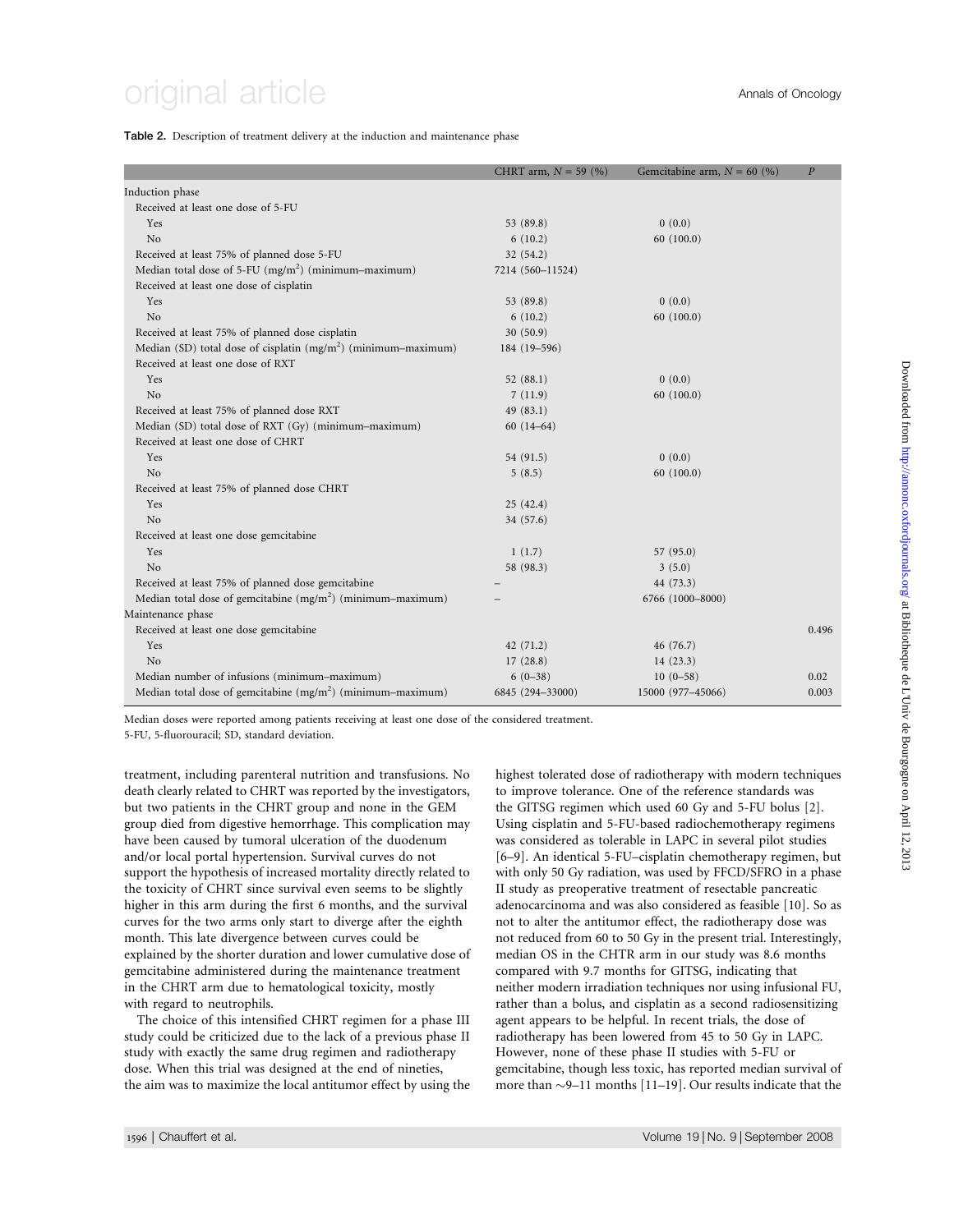## Annals of Oncology **Annals of Oncology** original article

Table 3. Grade 3/4 toxic effects during the induction and maintenance phases

|                                 | Induction phase |              | $\overline{P}$ |              | Maintenance phase |                          |
|---------------------------------|-----------------|--------------|----------------|--------------|-------------------|--------------------------|
|                                 | CHRT arm,       | GEM arm,     |                | CHRT arm,    | GEM arm,          |                          |
|                                 | $N = 59(%)$     | $N = 60$ (%) |                | $N = 59(96)$ | $N = 60$ (%)      |                          |
| Hematological toxic effects     | 17(30.9)        | 15(27.3)     | 0.675          | 29(70.7)     | 12(26.7)          | 0.0001                   |
| Thrombocytopenia                | 5(9.1)          | 0(0)         | 0.057          | 8(19.5)      | 5(11.1)           | 0.277                    |
| Anemia                          | 2(3.6)          | 1(1.8)       | 0.558          | 18(43.9)     | 3(6.7)            | 0.001                    |
| Leucopenia                      | 10(18.2)        | 7(12.7)      | 0.429          | 20(48.8)     | 5(11.1)           | 0.0001                   |
| Neutropenia                     | 6(10.9)         | 14(25.4)     | 0.048          | 17(41.5)     | 5(11.1)           | 0.001                    |
| Febrile neutropenia             | 0(0)            | 1(1.8)       | 0.315          | 1(2.4)       | 0(0)              | 0.477                    |
| Non-hematological toxic effects | 24(43.6)        | 10(18.2)     | 0.004          | 12(29.3)     | 11(24.4)          | 0.614                    |
| Other infections                | 2(3.7)          | 0(0)         | 0.495          | 2(4.9)       | 3(6.7)            | 0.723                    |
| Stomatitis                      | 1(1.8)          | 0(0)         | 0.320          | 0(0)         | 0(0)              | $\overline{\phantom{m}}$ |
| Nausea vomiting                 | 12(21.8)        | 6(11.1)      | 0.132          | 4(9.8)       | 1(2.2)            | 0.187                    |
| Diarrhea                        | 4(7.3)          | 0(0)         | 0.118          | 1(2.4)       | 0(0)              | 0.477                    |
| Cutaneous                       | 0(0)            | 2(3.7)       | 0.243          | 0(0)         | 0(0)              | —                        |
| Renal                           | 0(0)            |              |                |              |                   |                          |
| Neurotoxicity                   | 0(0)            | 0(0)         | -              | 0(0)         | 0(0)              |                          |
| Others                          | 11(23.4)        | 6(12.0)      | 0.140          | 6(14.6)      | 9(20.0)           | 0.512                    |
| Overall toxic effects           | 36(65.5)        | 22(40.0)     | 0.008          | 32(78.1)     | 18(40.0)          | 0.0001                   |

barrier of 1-year median survival cannot be broken through by using an intensified chemoradiotherapy regimen, even in the subgroup of patients who received >75% of the planned radiotherapy dose (median survival 9.5 months).

Gemcitabine alone, as used in metastatic pancreatic cancer, demonstrated some efficacy and was well tolerated in this trial. Systemic 5-FU-based chemotherapy produces a significant survival benefit over best supportive care [20], and gemcitabine is more efficient than a weekly bolus of 5-FU in metastatic pancreatic cancer [5]. In a retrospective study, OS among patients receiving 5-FU-based CHRT was 10.4 months compared with 11.3 months for those who received gemcitabine-based chemotherapy alone. Both groups showed a survival benefit compared with those who received supportive care (6.1 months) [21]. In an adjuvant setting, chemotherapy with a combination of 5-FU + folinic acid resulted in a significant survival benefit (19.1 months) in patients after resection of their pancreatic cancer, whereas adjuvant CHRT seemed to have a deleterious effect on survival (15.5 months) [22]. Postoperative gemcitabine significantly improved PFS, but not OS, after complete resection of pancreatic cancer compared with surgery alone (PFS 13.4 versus 6.9 months; OS 22.1 versus 20.2 months) [23]. In our trial in LAPC, median survival was 13 months in the gemcitabine arm and 15.1 months for those who received 75% or more of the planned drug dose in the induction phase. This is longer than in the pivotal study of Burris et al. [5] with gemcitabine (5.6 months), which, however, included mainly metastatic patients. The median survival in the gemcitabine arm seems relatively high in the present trial. In fact, LAPC is reported to have a better prognosis (median OS 6–10 months) compared with 3–6 months for metastatic cancer [24]. According to the adjuvant study by Oettle et al. [23], the use of gemcitabine after surgery prolongs the time to relapse by  $\sim$ 6 months. Combining these data, the 13 months median survival in the GEM arm is then plausible without any selection or bias. In our opinion, the toxicity of this intensive chemoradiotherapy regimen negated the small benefit due to gemcitabine.

Maintaining a good PS or quality of life is an important objective in the treatment of pancreatic cancer. As disease progression and the response rate are difficult to assess in localized pancreatic cancer, we used WHO PS of three to four free survival as way to assess both the stabilizing effect of the treatment and its tolerance. The duration was clearly longer in the gemcitabine arm and this could partly explain the differences in OS.

The local effect of CHRT could not be determined precisely because the diagnosis of local progression is not always easy after irradiation due to local inflammatory reactions. In our study, disease progression was most often marked only by a deterioration in the PS with anorexia and weight loss; it was difficult to assess local progression precisely by CT scan. In most cases, local progression was suspected with the appearance of peritoneal carcinomatosis and liver or lung metastases, and with regard to this, there were no obvious differences between the two arms.

In conclusion, our results are in accordance with systematic reviews or meta-analyses of the management of LAPC using combined chemotherapy and radiotherapy [24, 25]. In contrast with previous recommendations, there is no evidence that chemoradiation, at least with the regimen used in this study, is superior to chemotherapy alone. However, this study tested aggressive front-line CHRT, but did not assess its efficacy in a selected group of patients. In future trials, the timing of CHRT must be explored as one possibility could be to use CHRT only in subgroups of patients whose tumors had not spread and were well controlled by initial chemotherapy [26– 28]. Local control restricted to the pancreatic area could then be a valuable objective in these selected patients. Strict initial staging, including FDG positron tomography and laparoscopy [29], could help to select the best candidates for secondary CHRT. This hypothesis is presently being tested in the LAP07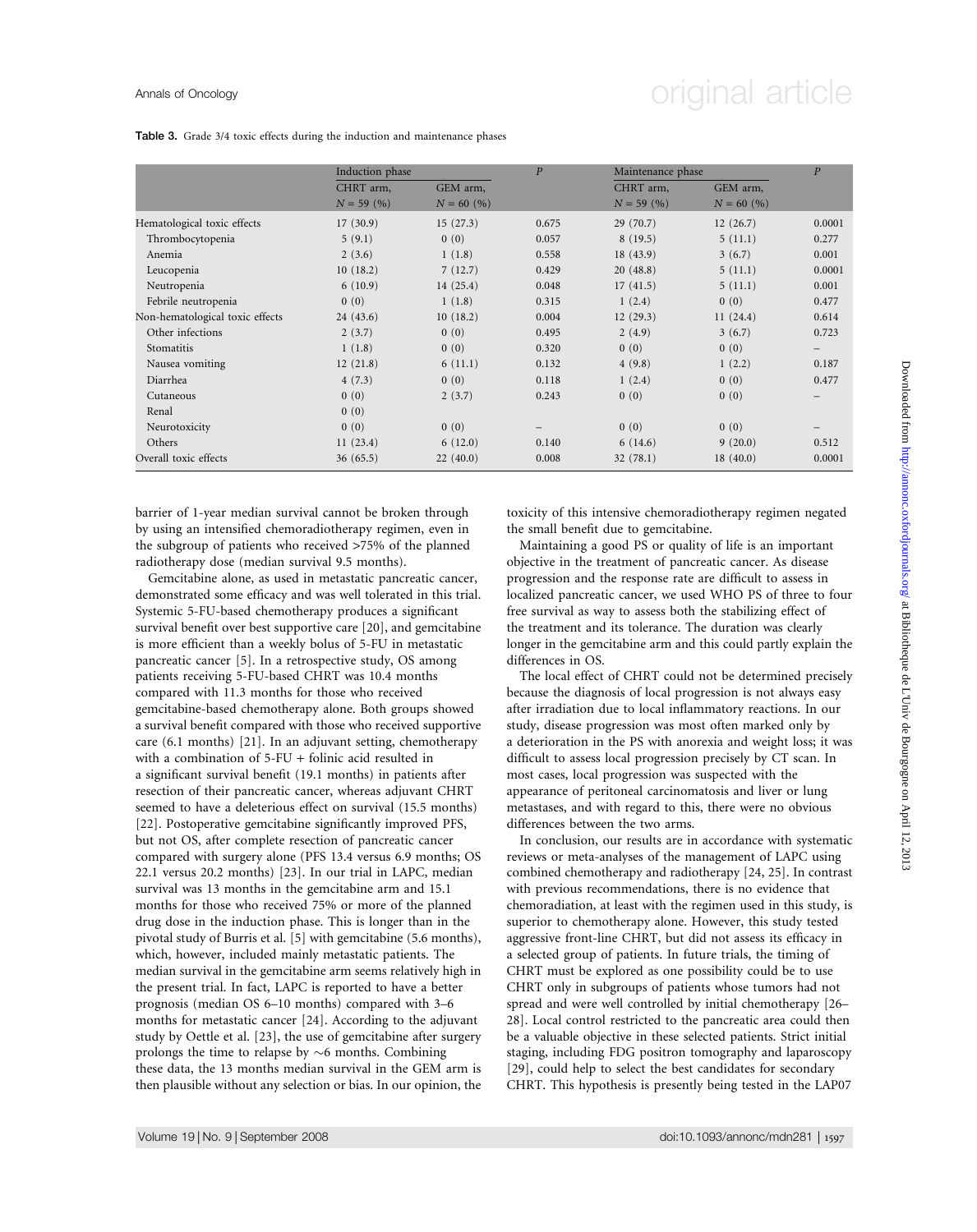$i$ qinal article  $A$ nnals of Oncology



Figure 2. (A) Overall survival (Kaplan–Meier estimate). Intention-totreat analysis. (B) Progression-free survival (Kaplan–Meier estimate). Intention-to-treat analysis.

international trial. Until the results are available, gemcitabine alone could be considered the standard treatment in LAPC. In parallel, there is a clear need to develop less toxic and more effective chemoradiotherapy schedules, incorporating or not targeted agents, which should be compared with gemcitabine in future randomized studies.

### funding

Ligue Nationale Contre le Cancer; Lilly Laboratories.

## acknowledgements

We thank Profs Mariette Mercier, Thierry Andre, and Paul Van Houte from the independent data monitoring committee, Mrs Chantal Milan who participated in the design of the trial,



| Patients at Risk: |    | r  | $\sim$ | 18 | 24 | 30 | 36 |
|-------------------|----|----|--------|----|----|----|----|
| CHRT              | 49 | 42 | 8.     | 10 |    |    |    |
| <b>GEM</b>        | 44 | 30 | 29     | 19 |    |    |    |
|                   |    |    |        |    |    |    |    |

Figure 3. Overall survival (Kaplan–Meier estimate). Per-protocol analysis in patients who received at least 75% of the planned dose of radiotherapy or 75% of the planned dose of gemcitabine during the induction phase.



Figure 4. World Health Organization performance status of three to four free survival (Kaplan–Meier estimate) according to treatment arm, intention-to-treat analysis.

Mr Fadil Masskouri, who performed the data management, Ms Floriane Ricard who participated in the analysis, and Ms Cécile Girault, administrative executive of the FFCD. We thank Philip Bastable for the help in revising the English manuscript. We thank all the investigators who participated in this study: Drs S. Benferhat, B. Coudert, G. Declety, B. Denis, F. Di Fiore, R. Faroux, J. Goineau, C. Hatem, J. L. Jouve, J. P. Lagasse, P. Levy, M. Mabro, R. Mackiewicz, P. Michel, E. Mitry, X. Moncoucy, M. Pauwels, J. M. Phelip, C. Platini, D. Pillon, I. Pouchard, J. P. Triboulet, and A. Zawadi. We thank the CRAs of the FFCD: Ms M Moreau, Ms C. Choine, Mr H. Fattouh,